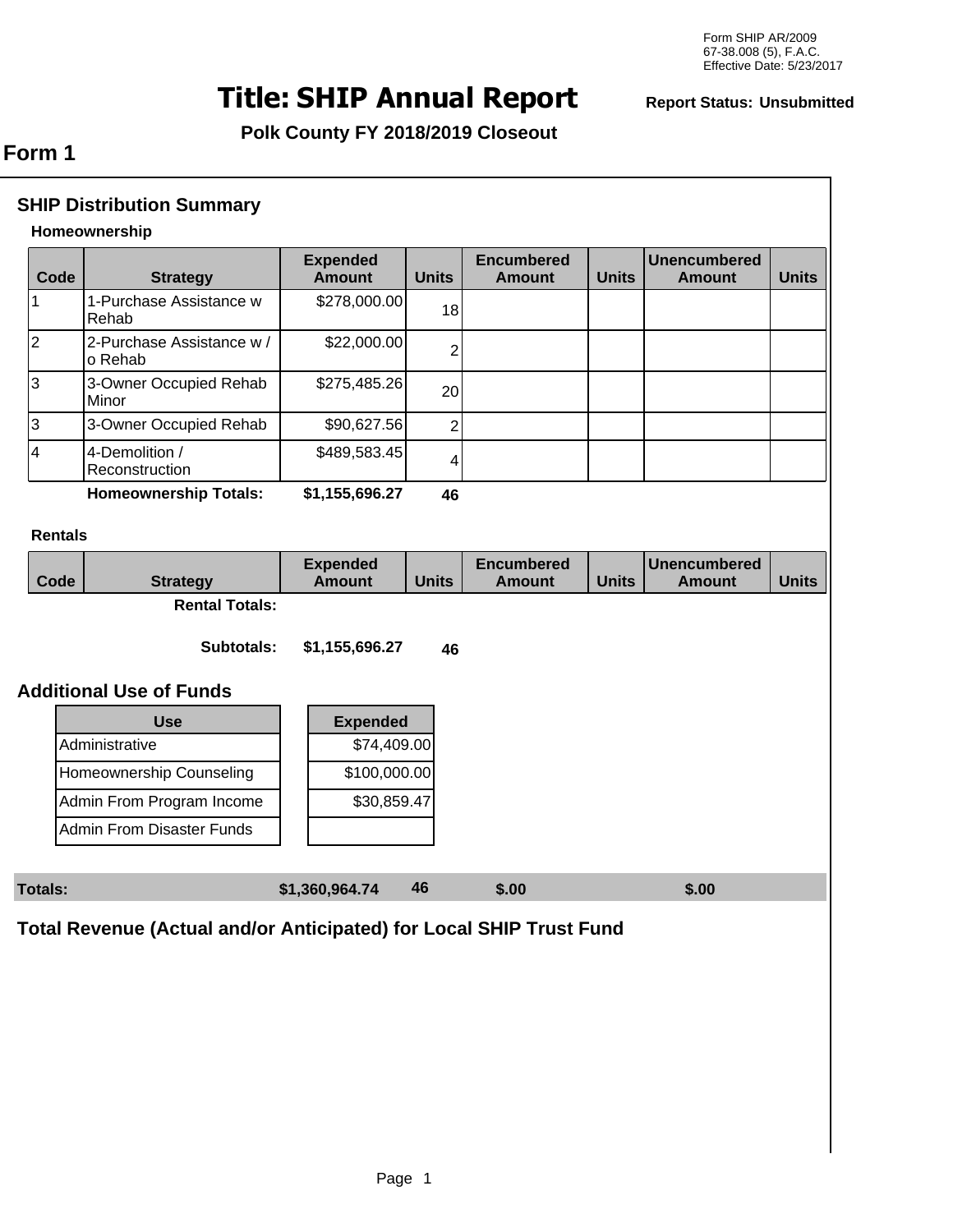| <b>Source of Funds</b>             | Amount         |
|------------------------------------|----------------|
| <b>State Annual Distribution</b>   | \$744,090.00   |
| Program Income (Interest)          | \$138,546.02   |
| Program Income (Payments)          | \$478,643.49   |
| <b>Recaptured Funds</b>            | \$.00          |
| Disaster Funds                     |                |
| Other Funds                        |                |
| Carryover funds from previous year | \$.17          |
| Total:                             | \$1,361,279.68 |

#### **Source of Funds Amount \* Carry Forward to Next Year: \$314.94**

NOTE: This carry forward amount will only be accurate when all revenue amounts and all expended, encumbered and unencumbered amounts have been added to Form 1

# **Form 2**

#### **Rental Unit Information**

| <b>Description</b> | Eff.  | 1 Bed | 2 Bed | 3 Bed | 4 Bed |
|--------------------|-------|-------|-------|-------|-------|
| ELI                | 312   | 367   | 533   | 699   | 845   |
| VLI                | 510   | 546   | 655   | 756   | 845   |
| <b>LOW</b>         | 815   | 873   | 1,047 | 1,210 | 1,350 |
| MOD                | 1,224 | 1,311 | 1,572 | 1,816 | 2,028 |
| Up to 140%         | 1,428 | 1,529 | 1,834 | 2,119 | 2,366 |

### **Recap of Funding Sources for Units Produced ("Leveraging")**

| <b>Source of Funds Produced</b><br>through June 30th for Units | <b>Amount of Funds Expended to</b><br><b>Date</b> | % of Total Value |
|----------------------------------------------------------------|---------------------------------------------------|------------------|
| SHIP Funds Expended                                            | \$1,155,696.27                                    | 100.00%          |
| Public Moneys Expended                                         |                                                   | $.00\%$          |
| Private Funds Expended                                         |                                                   | $.00\%$          |
| Owner Contribution                                             |                                                   | $.00\%$          |
| Total Value of All Units                                       | \$1,155,696.27                                    | 100.00%          |

# **SHIP Program Compliance Summary - Home Ownership/Construction/Rehab**

| <b>Compliance Category</b>    | <b>SHIP Funds</b> | <b>Trust Funds</b> | % of Trust Fund | <b>FL Statute</b><br>Minimum % |
|-------------------------------|-------------------|--------------------|-----------------|--------------------------------|
| Homeownership                 | \$1,155,696.27    | \$744,090.17]      | 155.32%         | 65%                            |
| Construction / Rehabilitation | \$1,155,696.27    | \$744,090.17]      | 155.32%         | 75%                            |

#### **Program Compliance - Income Set-Asides**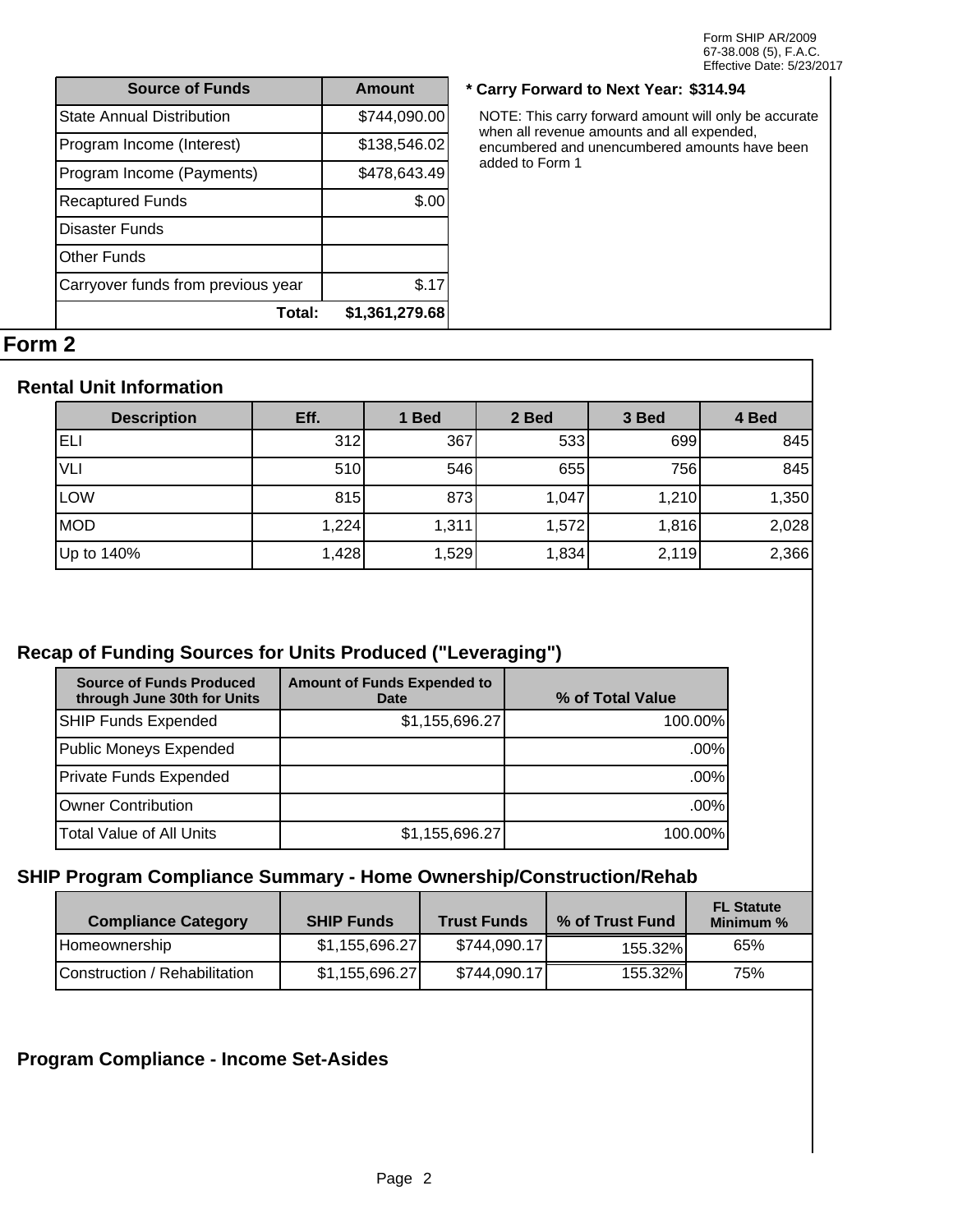| <b>Income Category</b> | <b>SHIP Funds</b><br><b>Expended</b> | <b>Total</b><br><b>Available</b><br>Funds % * |
|------------------------|--------------------------------------|-----------------------------------------------|
| <b>Extremely Low</b>   | \$163,203.40                         | 11.99%                                        |
| Very Low               | \$409,392.52                         | 30.07%                                        |
| <b>Low</b>             | \$462,307.11                         | 33.96%                                        |
| Moderate               | \$120,793.24                         | 8.87%                                         |
| Over 120%-140%         |                                      | .00%                                          |
| Totals:                | \$1,155,696.27                       | 84.90%                                        |

# **Project Funding for Expended Funds Only**

| <b>Income Category</b> | <b>Total Funds</b><br>Mortgages,<br>Loans & DPL's | Mortgages,<br>Loans &<br><b>DPL Unit #s</b> | <b>Total Funds</b><br><b>SHIP Grants</b> | <b>SHIP</b><br>Grant<br>Unit #s | <b>Total SHIP</b><br><b>Funds</b><br><b>Expended</b> | Total #<br><b>Units</b> |
|------------------------|---------------------------------------------------|---------------------------------------------|------------------------------------------|---------------------------------|------------------------------------------------------|-------------------------|
| <b>Extremely Low</b>   | \$163,203.40                                      |                                             |                                          |                                 | \$163,203.40                                         | 5 <sub>l</sub>          |
| Very Low               | \$409,392.52                                      | 14                                          |                                          | O                               | \$409,392.52                                         | 14                      |
| <b>Low</b>             | \$462,307.11                                      |                                             |                                          | 0                               | \$462,307.11                                         | 17 <sup>1</sup>         |
| Moderate               | \$120,793.24]                                     | 10 <sub>1</sub>                             |                                          |                                 | \$120,793.24                                         | 10 <sup>1</sup>         |
| Over 120%-140%         |                                                   |                                             |                                          |                                 | \$.00                                                | $\overline{0}$          |
| <b>Totals:</b>         | \$1,155,696.27                                    | 46                                          | \$.00                                    | 0                               | \$1,155,696.27                                       | 46                      |

# **Form 3**

### **Number of Households/Units Produced**

| <b>Strategy</b>                  | <b>List Unincorporated</b><br>and Each<br><b>Municipality</b> | <b>ELI</b> | <b>VLI</b> | Low | <b>Mod</b> | Over<br>140% | <b>Total</b> |
|----------------------------------|---------------------------------------------------------------|------------|------------|-----|------------|--------------|--------------|
| 1-Purchase<br>Assistance w Rehab | Lakeland                                                      |            |            | 3   |            |              |              |
| 1-Purchase<br>Assistance w Rehab | <b>Bartow</b>                                                 |            | 1          | 2   |            |              | 3            |
| 1-Purchase<br>Assistance w Rehab | Eagle Lake                                                    |            |            |     |            |              |              |
| 1-Purchase<br>Assistance w Rehab | <b>Fort Meade</b>                                             |            |            |     |            |              | 2            |
| 1-Purchase<br>Assistance w Rehab | Lake Wales                                                    |            |            |     |            |              |              |
| 1-Purchase<br>Assistance w Rehab | Winter Haven                                                  |            |            |     |            |              | 2            |
| 1-Purchase<br>Assistance w Rehab | Lake Hamilton                                                 |            |            |     |            |              |              |
| 1-Purchase<br>Assistance w Rehab | <b>Haines City</b>                                            |            |            |     |            |              |              |
| 1-Purchase<br>Assistance w Rehab | Kissimmee                                                     |            |            |     |            |              |              |
| 1-Purchase<br>Assistance w Rehab | Poinciana                                                     |            |            |     |            |              |              |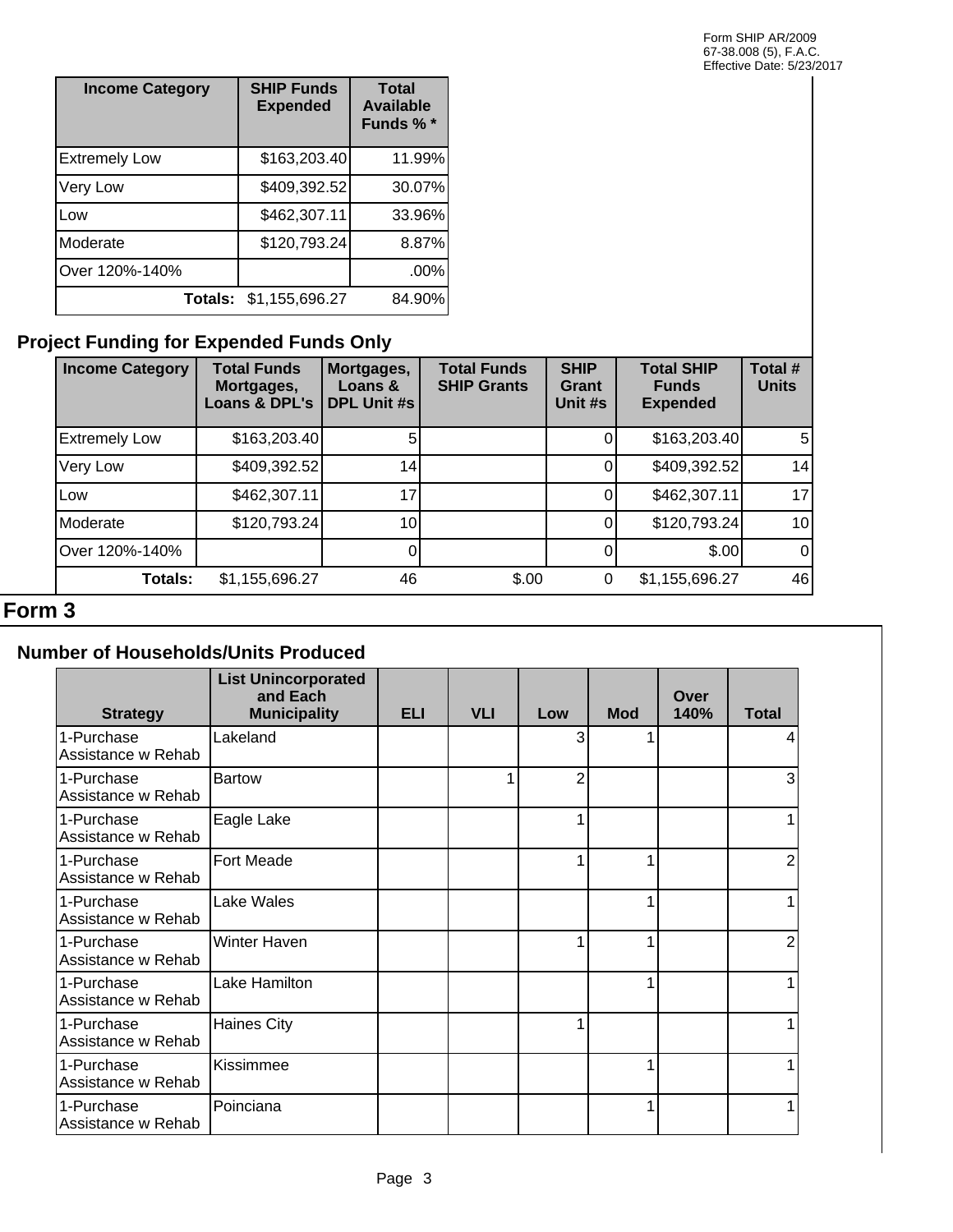| Reconstruction                                           | Unincorporated      |   |   | $\overline{2}$ |  | 4              |
|----------------------------------------------------------|---------------------|---|---|----------------|--|----------------|
| 3-Owner Occupied<br><b>Rehab Minor</b><br>4-Demolition / | <b>Winter Haven</b> | 1 |   |                |  |                |
| 3-Owner Occupied<br>Rehab                                | Unincorporated      |   |   |                |  |                |
| 3-Owner Occupied<br><b>Rehab Minor</b>                   | <b>Bartow</b>       | 1 |   |                |  | $\overline{2}$ |
| 3-Owner Occupied<br><b>Rehab Minor</b>                   | <b>Haines City</b>  |   | 4 |                |  | 4              |
| 3-Owner Occupied<br><b>Rehab Minor</b>                   | Waverly             |   |   |                |  |                |
| 3-Owner Occupied<br>Rehab                                | <b>Haines City</b>  |   |   |                |  |                |
| 3-Owner Occupied<br><b>Rehab Minor</b>                   | Unincorporated      | 3 | 3 | 4              |  | 11             |
| 3-Owner Occupied<br><b>Rehab Minor</b>                   | Mulberry            |   |   |                |  |                |
| 2-Purchase<br>Assistance w / o<br>Rehab                  | Davenport           |   |   |                |  |                |
| 2-Purchase<br>Assistance w / o<br>Rehab                  | Frostproof          |   |   |                |  |                |
| 1-Purchase<br>Assistance w Rehab                         | Auburndale          |   |   |                |  |                |

# **Characteristics/Age (Head of Household)**

| <b>Description</b>               | <b>List Unincorporated</b><br>and Each<br><b>Municipality</b> | $0 - 25$ | $26 - 40$ | $41 - 61$      | $62+$ | <b>Total</b> |
|----------------------------------|---------------------------------------------------------------|----------|-----------|----------------|-------|--------------|
| 1-Purchase<br>Assistance w Rehab | Lakeland                                                      |          | 2         |                |       | 4            |
| 1-Purchase<br>Assistance w Rehab | <b>Bartow</b>                                                 |          |           | $\overline{2}$ |       | 3            |
| 1-Purchase<br>Assistance w Rehab | Eagle Lake                                                    |          |           |                |       |              |
| 1-Purchase<br>Assistance w Rehab | <b>Fort Meade</b>                                             |          |           |                |       | 2            |
| 1-Purchase<br>Assistance w Rehab | Lake Wales                                                    |          |           |                |       |              |
| 1-Purchase<br>Assistance w Rehab | <b>Winter Haven</b>                                           |          |           |                |       | 2            |
| 1-Purchase<br>Assistance w Rehab | Lake Hamilton                                                 |          |           |                |       |              |
| 1-Purchase<br>Assistance w Rehab | <b>Haines City</b>                                            |          |           |                |       |              |
| 1-Purchase<br>Assistance w Rehab | Kissimmee                                                     |          |           | 1              |       |              |
| 1-Purchase<br>Assistance w Rehab | Poinciana                                                     |          |           |                |       |              |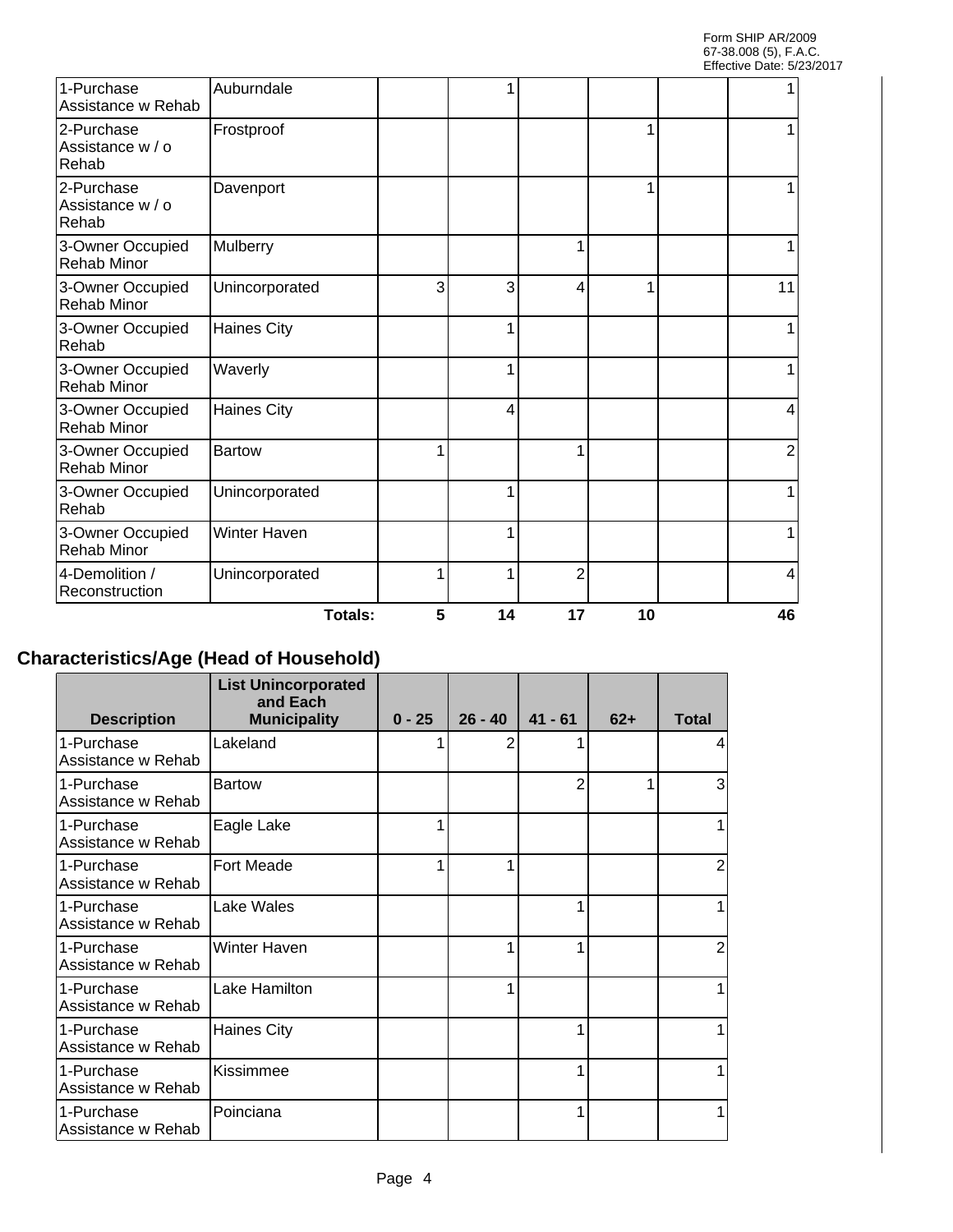|                                         | Totals:            | 4 | 8 | 21             | 13             | 46 |
|-----------------------------------------|--------------------|---|---|----------------|----------------|----|
| 4-Demolition /<br>Reconstruction        | Unincorporated     |   | 1 | $\overline{2}$ | 1              | 4  |
| 3-Owner Occupied<br><b>Rehab Minor</b>  | Winter Haven       |   |   | 1              |                |    |
| 3-Owner Occupied<br>Rehab               | Unincorporated     |   |   |                |                | 1  |
| 3-Owner Occupied<br><b>Rehab Minor</b>  | <b>Bartow</b>      |   |   |                | $\overline{2}$ | 2  |
| 3-Owner Occupied<br><b>Rehab Minor</b>  | <b>Haines City</b> |   |   | $\overline{2}$ | $\overline{2}$ | 4  |
| 3-Owner Occupied<br><b>Rehab Minor</b>  | Waverly            |   |   | 1              |                |    |
| 3-Owner Occupied<br>Rehab               | <b>Haines City</b> |   |   |                |                |    |
| 3-Owner Occupied<br><b>Rehab Minor</b>  | Unincorporated     |   | 1 | 6              | 4              | 11 |
| 3-Owner Occupied<br><b>Rehab Minor</b>  | Mulberry           |   |   |                |                |    |
| 2-Purchase<br>Assistance w / o<br>Rehab | Davenport          |   |   | 1              |                |    |
| 2-Purchase<br>Assistance w / o<br>Rehab | Frostproof         | 1 |   |                |                |    |
| 1-Purchase<br>Assistance w Rehab        | Auburndale         |   |   |                |                |    |

# **Family Size**

| <b>Description</b>               | <b>List Unincorporated</b><br>and Each<br><b>Municipality</b> | <b>Person</b> | $2 - 4$<br><b>People</b> | $5+$<br><b>People</b> | <b>Total</b>   |
|----------------------------------|---------------------------------------------------------------|---------------|--------------------------|-----------------------|----------------|
| 1-Purchase<br>Assistance w Rehab | Lakeland                                                      |               | 3                        |                       | 4              |
| 1-Purchase<br>Assistance w Rehab | <b>Bartow</b>                                                 | 2             | 1                        |                       | 3              |
| 1-Purchase<br>Assistance w Rehab | Eagle Lake                                                    |               |                          |                       | 1              |
| 1-Purchase<br>Assistance w Rehab | <b>Fort Meade</b>                                             |               | 1                        |                       | 2              |
| 1-Purchase<br>Assistance w Rehab | Lake Wales                                                    |               |                          |                       | 1              |
| 1-Purchase<br>Assistance w Rehab | <b>Winter Haven</b>                                           |               |                          |                       | $\overline{2}$ |
| 1-Purchase<br>Assistance w Rehab | Lake Hamilton                                                 |               |                          |                       |                |
| 1-Purchase<br>Assistance w Rehab | <b>Haines City</b>                                            |               |                          |                       |                |
| 1-Purchase<br>Assistance w Rehab | Kissimmee                                                     |               |                          |                       | 1              |
| 1-Purchase<br>Assistance w Rehab | Poinciana                                                     |               |                          |                       |                |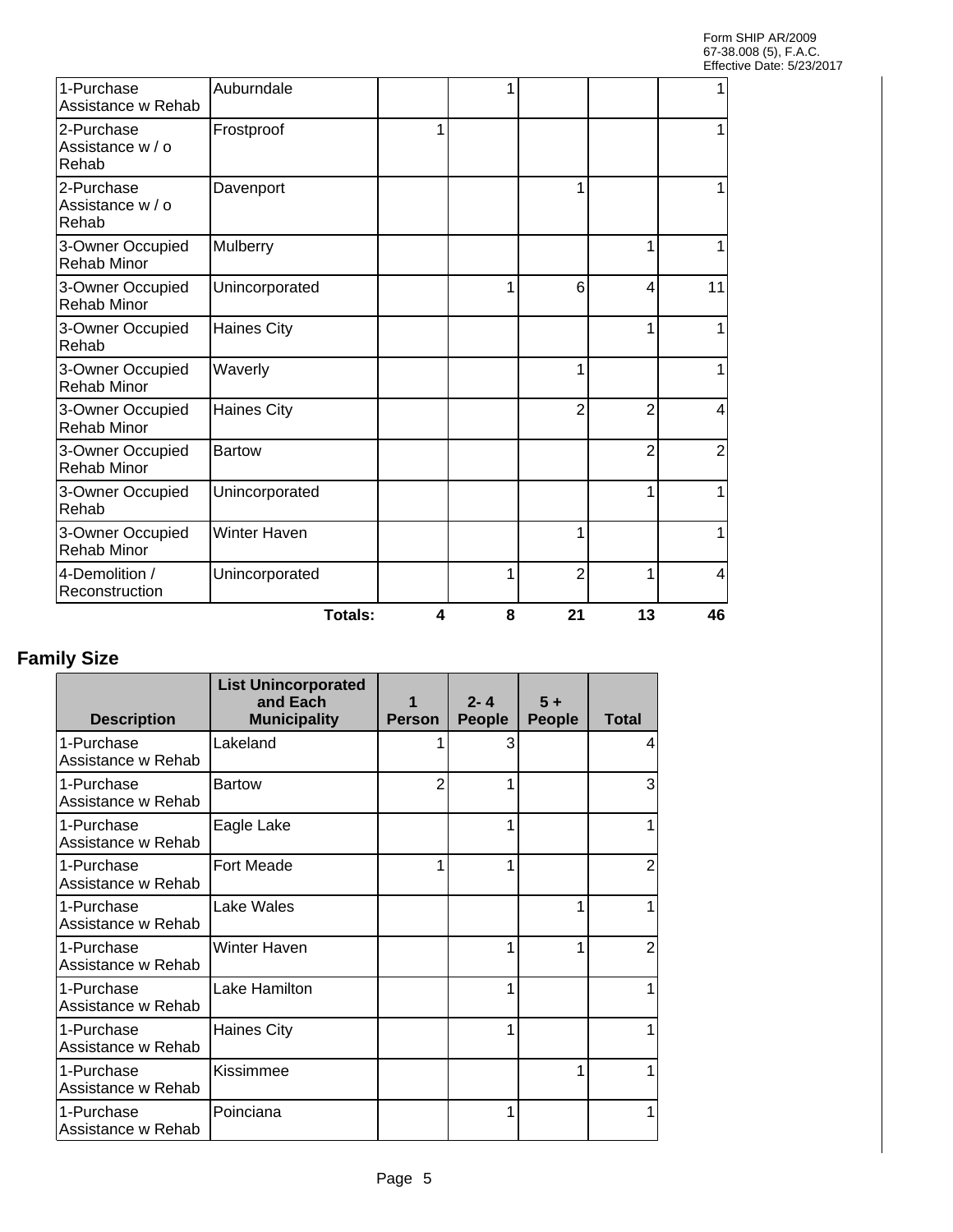| 1-Purchase<br>Assistance w Rehab        | Auburndale         |    | 1  |                | 1              |
|-----------------------------------------|--------------------|----|----|----------------|----------------|
| 2-Purchase<br>Assistance w / o<br>Rehab | Frostproof         |    | 1  |                |                |
| 2-Purchase<br>Assistance w / o<br>Rehab | Davenport          |    |    |                |                |
| 3-Owner Occupied<br><b>Rehab Minor</b>  | Mulberry           | 1  |    |                |                |
| 3-Owner Occupied<br><b>Rehab Minor</b>  | Unincorporated     | 5  | 4  | $\overline{2}$ | 11             |
| 3-Owner Occupied<br>Rehab               | <b>Haines City</b> | 1  |    |                | 1              |
| 3-Owner Occupied<br><b>Rehab Minor</b>  | Waverly            | 1  |    |                | 1              |
| 3-Owner Occupied<br><b>Rehab Minor</b>  | <b>Haines City</b> | 3  | 1  |                | 4              |
| 3-Owner Occupied<br><b>Rehab Minor</b>  | <b>Bartow</b>      | 1  | 1  |                | $\overline{2}$ |
| 3-Owner Occupied<br>Rehab               | Unincorporated     | 1  |    |                | 1              |
| 3-Owner Occupied<br><b>Rehab Minor</b>  | Winter Haven       |    | 1  |                |                |
| 4-Demolition /<br>Reconstruction        | Unincorporated     | 1  | 3  |                | 4              |
|                                         | <b>Totals:</b>     | 18 | 22 | 6              | 46             |

# **Race (Head of Household)**

| <b>Description</b>               | <b>List Unincorporated</b><br>and Each<br><b>Municipality</b> | <b>White</b> | <b>Black</b> | Hisp-<br>anic | <b>Asian</b> | Amer-<br><b>Indian</b> | <b>Other</b> | <b>Total</b> |
|----------------------------------|---------------------------------------------------------------|--------------|--------------|---------------|--------------|------------------------|--------------|--------------|
| 1-Purchase<br>Assistance w Rehab | Lakeland                                                      |              |              |               |              |                        |              | 4            |
| 1-Purchase<br>Assistance w Rehab | <b>Bartow</b>                                                 | 3            |              |               |              |                        |              | 3            |
| 1-Purchase<br>Assistance w Rehab | Eagle Lake                                                    |              | 1            |               |              |                        |              |              |
| 1-Purchase<br>Assistance w Rehab | <b>Fort Meade</b>                                             | 2            |              |               |              |                        |              | 2            |
| 1-Purchase<br>Assistance w Rehab | Lake Wales                                                    |              |              |               |              |                        |              |              |
| 1-Purchase<br>Assistance w Rehab | Winter Haven                                                  | 2            |              |               |              |                        |              | 2            |
| 1-Purchase<br>Assistance w Rehab | Lake Hamilton                                                 |              |              |               |              |                        |              |              |
| 1-Purchase<br>Assistance w Rehab | <b>Haines City</b>                                            |              |              |               |              |                        |              |              |
| 1-Purchase<br>Assistance w Rehab | Kissimmee                                                     |              |              | 1             |              |                        |              |              |
| 1-Purchase<br>Assistance w Rehab | Poinciana                                                     |              |              | 1             |              |                        |              |              |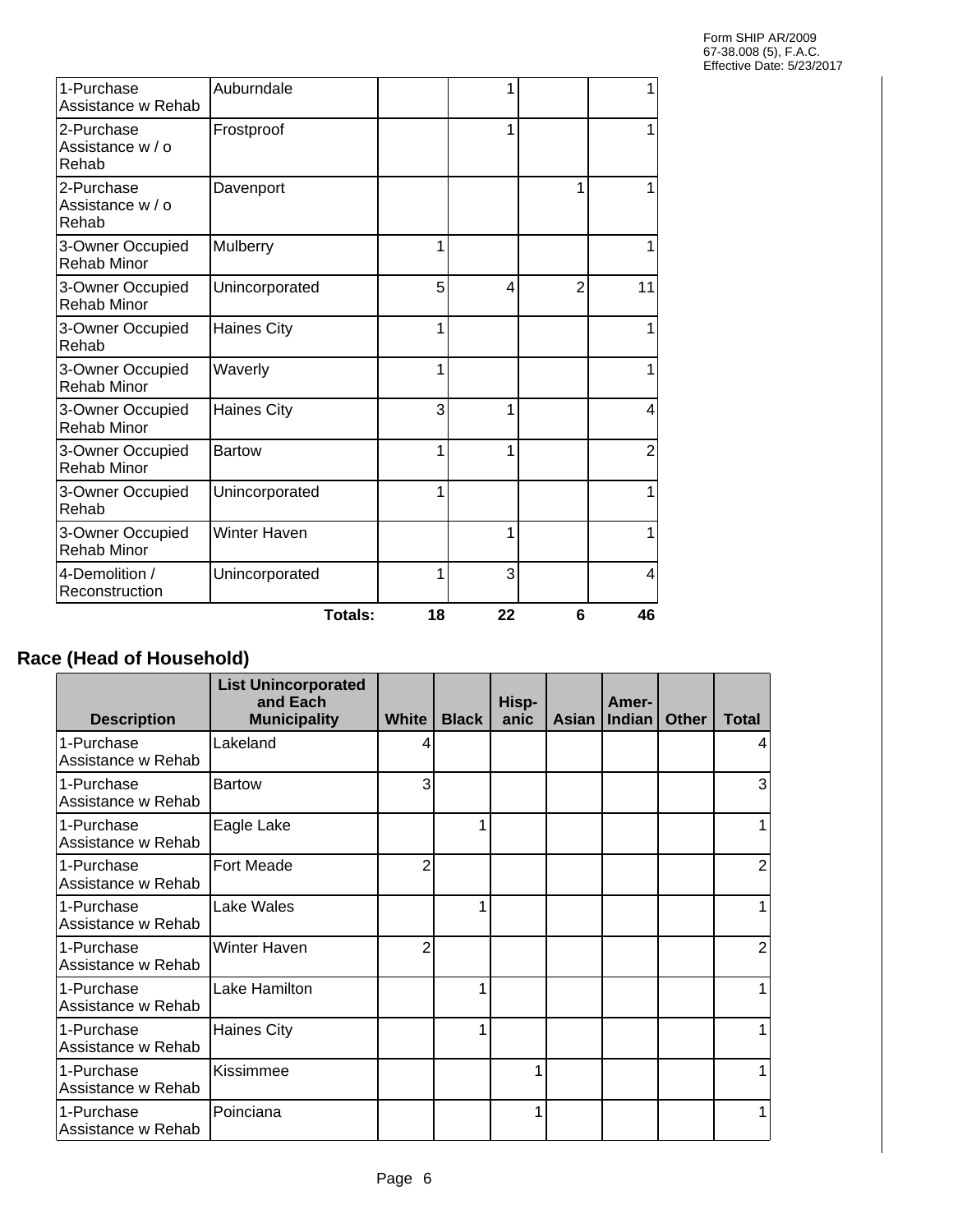| 1-Purchase<br>Assistance w Rehab        | Auburndale          |    |                |   |  |    |
|-----------------------------------------|---------------------|----|----------------|---|--|----|
| 2-Purchase<br>Assistance w / o<br>Rehab | Frostproof          | 1  |                |   |  |    |
| 2-Purchase<br>Assistance w / o<br>Rehab | Davenport           |    |                |   |  |    |
| 3-Owner Occupied<br><b>Rehab Minor</b>  | Mulberry            |    | 1              |   |  |    |
| 3-Owner Occupied<br><b>Rehab Minor</b>  | Unincorporated      | 5  | 4              | 2 |  | 11 |
| 3-Owner Occupied<br>Rehab               | <b>Haines City</b>  |    | 1              |   |  |    |
| 3-Owner Occupied<br><b>Rehab Minor</b>  | Waverly             |    | 1              |   |  |    |
| 3-Owner Occupied<br><b>Rehab Minor</b>  | <b>Haines City</b>  | 1  | 3              |   |  | Δ  |
| 3-Owner Occupied<br><b>Rehab Minor</b>  | <b>Bartow</b>       |    | $\overline{2}$ |   |  | 2  |
| 3-Owner Occupied<br>Rehab               | Unincorporated      | 1  |                |   |  |    |
| 3-Owner Occupied<br><b>Rehab Minor</b>  | <b>Winter Haven</b> |    | 1              |   |  |    |
| 4-Demolition /<br>Reconstruction        | Unincorporated      | 3  | 1              |   |  | 4  |
|                                         | Totals:             | 23 | 19             | 4 |  | 46 |

# **Demographics (Any Member of Household)**

 $\mathsf{r}$ 

| <b>Description</b>               | <b>List Unincorporated</b><br>and Each<br><b>Municipality</b> | Farm<br><b>Worker</b> | Home-<br>less | <b>Elderly</b> | <b>Total</b> |
|----------------------------------|---------------------------------------------------------------|-----------------------|---------------|----------------|--------------|
| 1-Purchase<br>Assistance w Rehab | Lakeland                                                      |                       |               |                | 0            |
| 1-Purchase<br>Assistance w Rehab | <b>Bartow</b>                                                 |                       |               | 1              |              |
| 1-Purchase<br>Assistance w Rehab | Eagle Lake                                                    |                       |               |                | 0            |
| 1-Purchase<br>Assistance w Rehab | <b>Fort Meade</b>                                             |                       |               |                | $\Omega$     |
| 1-Purchase<br>Assistance w Rehab | Lake Wales                                                    |                       |               |                | 0            |
| 1-Purchase<br>Assistance w Rehab | <b>Winter Haven</b>                                           |                       |               |                | 0            |
| 1-Purchase<br>Assistance w Rehab | Lake Hamilton                                                 |                       |               |                | 0            |
| 1-Purchase<br>Assistance w Rehab | <b>Haines City</b>                                            |                       |               |                | 0            |
| 1-Purchase<br>Assistance w Rehab | Kissimmee                                                     |                       |               |                | 0            |
| 1-Purchase<br>Assistance w Rehab | Poinciana                                                     |                       |               |                | 0            |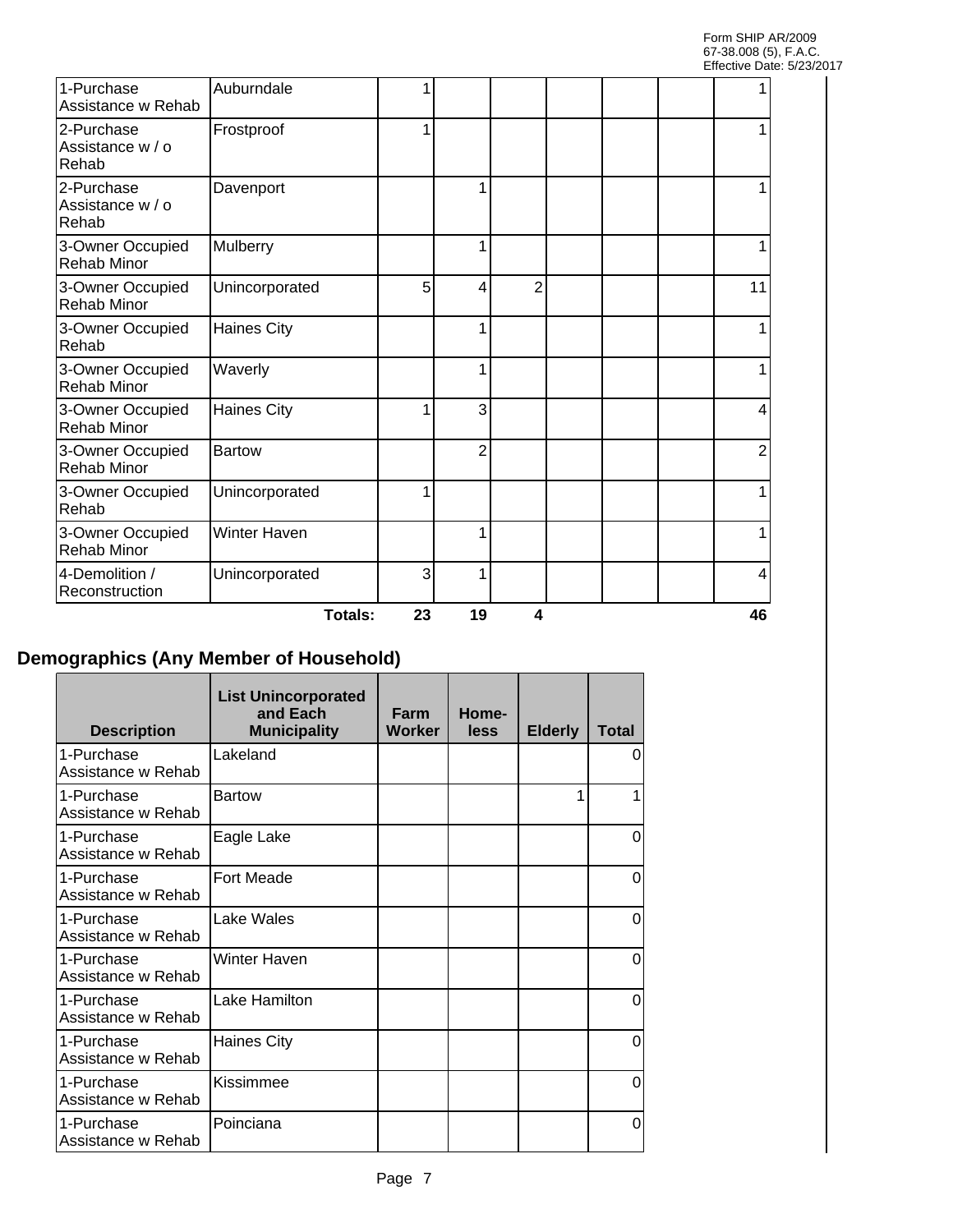|                                         | Totals:             | 13             | 13             |
|-----------------------------------------|---------------------|----------------|----------------|
| 4-Demolition /<br>Reconstruction        | Unincorporated      | 1              | 1              |
| 3-Owner Occupied<br><b>Rehab Minor</b>  | <b>Winter Haven</b> |                | 0              |
| 3-Owner Occupied<br>Rehab               | Unincorporated      | 1              | 1              |
| 3-Owner Occupied<br><b>Rehab Minor</b>  | <b>Bartow</b>       | $\overline{2}$ | $\overline{2}$ |
| 3-Owner Occupied<br><b>Rehab Minor</b>  | <b>Haines City</b>  | $\overline{2}$ | $\overline{2}$ |
| 3-Owner Occupied<br><b>Rehab Minor</b>  | Waverly             |                | 0              |
| 3-Owner Occupied<br>Rehab               | <b>Haines City</b>  | 1              | 1              |
| 3-Owner Occupied<br><b>Rehab Minor</b>  | Unincorporated      | 4              | 4              |
| 3-Owner Occupied<br><b>Rehab Minor</b>  | Mulberry            | 1              | 1              |
| 2-Purchase<br>Assistance w / o<br>Rehab | Davenport           |                | 0              |
| 2-Purchase<br>Assistance w / o<br>Rehab | Frostproof          |                | $\overline{0}$ |
| 1-Purchase<br>Assistance w Rehab        | Auburndale          |                | 0              |

#### **Special Target Groups for Funds Expended (i.e. teachers, nurses, law enforcement, fire fighters, etc.) Set Aside**

| <b>Description</b>                     | <b>Special Target</b><br>Group | <b>Expended Funds</b> | Total # of<br><b>Expended Units</b> |
|----------------------------------------|--------------------------------|-----------------------|-------------------------------------|
| 1-Purchase Assistance w<br>l Rehab     | Service Industry               | 16,000.00             |                                     |
| 1-Purchase Assistance w<br>l Rehab     | Nurse/Healthcare               | 19,599.32             |                                     |
| 1-Purchase Assistance w<br> Rehab      | Educator/School<br>Employee    | 24,000.00             |                                     |
| 2-Purchase Assistance w/o<br>l Rehab   | <b>Building Trades</b>         | 11,000.00             |                                     |
| 3-Owner Occupied Rehab<br><b>Minor</b> | <b>Building Trades</b>         | 6,461.35              |                                     |
| 3-Owner Occupied Rehab<br>Minor        | <b>I</b> Nurse/Healthcare      | 20,370.35             |                                     |
| 4-Demolition/Reconstruction            | Nurse/Healthcare               | 113,583.70            |                                     |

# **Form 4**

# **Status of Incentive Strategies**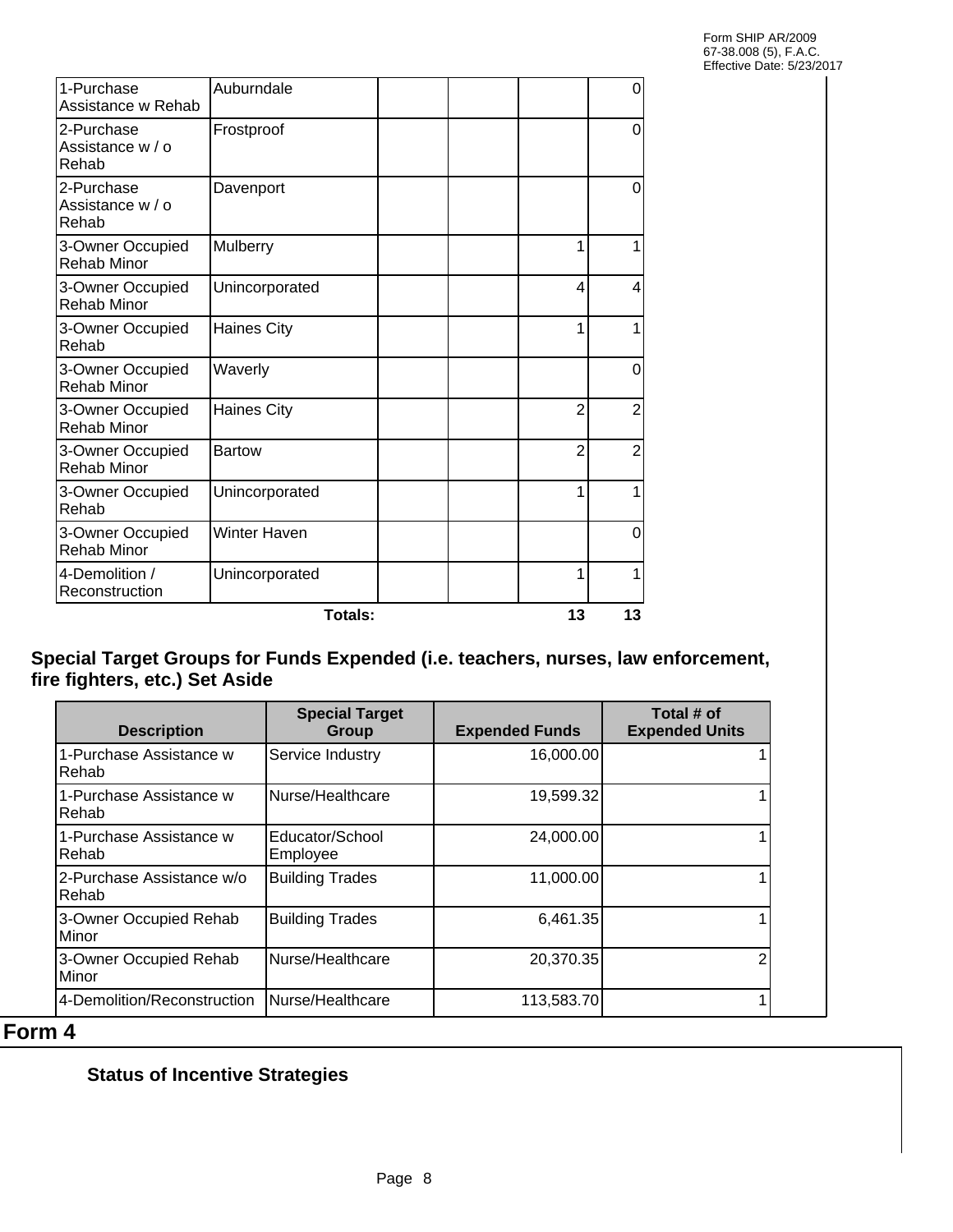| Incentive                                                           | Description (If Other)                                                         | Category           | <b>Status</b>           | <b>Year Adopted</b><br>(or N/A) |
|---------------------------------------------------------------------|--------------------------------------------------------------------------------|--------------------|-------------------------|---------------------------------|
| <b>Expedited permitting</b>                                         |                                                                                | Required           | Implemented,<br>in LHAP | 1998                            |
| Ongoing review process                                              |                                                                                | Required           | Implemented,<br>in LHAP | 1998                            |
| Impact fee modifications                                            | Waiver of Impact Fees                                                          | Required           | Adopted                 | 2007                            |
| Flexible densities                                                  |                                                                                | <b>AHAC Review</b> | Not Adopted             | N/A                             |
| Reservation of infrastructure                                       |                                                                                | <b>AHAC Review</b> | Not Adopted             | N/A                             |
| Allowance of accessory<br>dwelling units                            |                                                                                | <b>AHAC Review</b> | Not Adopted             | N/A                             |
| Reduction of parking and<br>setbacks                                |                                                                                | <b>AHAC Review</b> | Not Adopted             | N/A                             |
| Allowance of accessory<br>dwelling units                            |                                                                                | <b>AHAC Review</b> | Not Adopted             | N/A                             |
| Modification of street<br>requirements                              |                                                                                | <b>AHAC Review</b> | Not Adopted             | N/A                             |
| Printed inventory of public<br>owned lands                          | <b>Inventory of Publicly</b><br>Owned Lands Suitable for<br>Affordable Housing | Required           | Implemented,<br>in LHAP | 2007                            |
| Support of development<br>near<br>transportation/employment<br>hubs | Adopted in Polk County's<br><b>Land Development Cose</b>                       | <b>AHAC Review</b> | Adopted                 | 1992                            |
| Other                                                               | Demolition Program Lien<br><b>Waiver for Affordable</b><br>Housing             | <b>AHAC Review</b> | Adopted                 | 2021                            |

#### **Support Services**

Homebuyer Education Classes are required in order to be assisted with down payment and closing costs. Classes are offered in English and Spanish. A subrecipient is selected using a Request for Proposal (RFP) process and is contracted to provide these classes.

#### **Other Accomplishments**

This year a new Affordable Housing Incentive was reviewed by the AHAC and approved by the Board. This affordable housing incentive provides a waiver of the liens on lots from the demolition program that will be used for affordable housing for very low, low and moderate income residents. Polk County provides waivers of impact fees for affordable housing developments, single and multifamily units. Impact fee waivers are provided to households making up to 80% of the area median income and 81% to 120% for workforce housing waivers. To date it is estimated that Polk County has waived the impact fees for affordable housing in the amount of approximately \$6.6 million dollars.

#### **Availability for Public Inspection and Comments**

The Polk County SHIP Annual Report was made available for public inspection and comment by advertisement in the Ledger on Monday August 16, 2021. The comment period was open until Monday, August 23,2021.

#### **Life-to-Date Homeownership Default and Foreclosure**

Total SHIP Purchase Assistance Loans: **1999**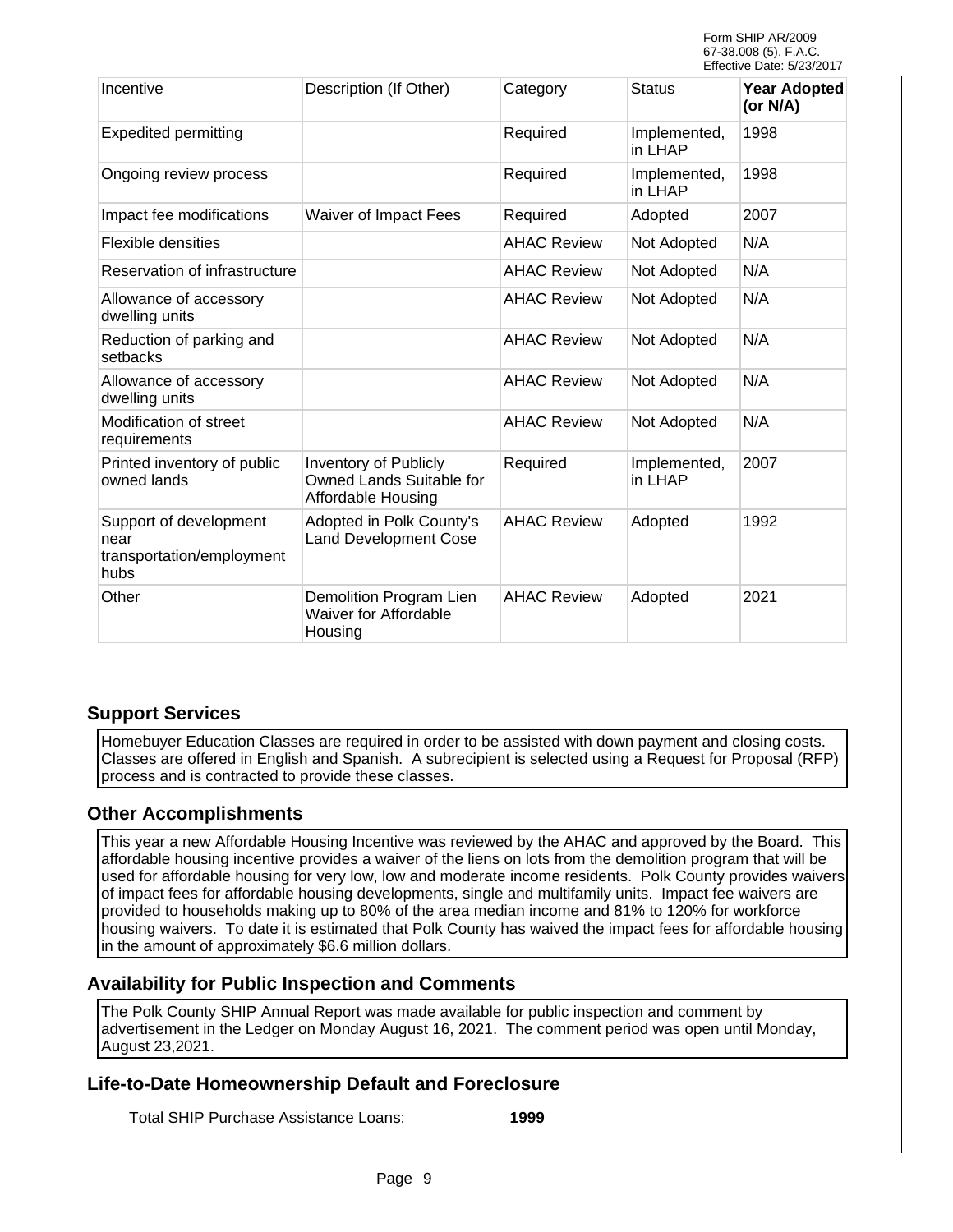#### **Mortgage Foreclosures**

| A. Very low income households in foreclosure:          | 16   |
|--------------------------------------------------------|------|
| B. Low income households in foreclosure:               | 74   |
| C. Moderate households in foreclosure:                 | 75   |
| Foreclosed Loans Life-to-date:                         | 165  |
| SHIP Program Foreclosure Percentage Rate Life to Date: | 8.25 |
| <b>Mortgage Defaults</b>                               |      |
| A. Very low income households in default:              | 11   |
| B. Low income households in default:                   | 40   |
| C. Moderate households in default:                     | 32   |
| Defaulted Loans Life-to-date:                          | 83   |
| SHIP Program Default Percentage Rate Life to Date:     | 4.15 |

# **Strategies and Production Costs**

| <b>Strategy</b>                 | <b>Average Cost</b> |
|---------------------------------|---------------------|
| 1-Purchase Assistance w Rehab   | \$13,238.10         |
| 2-Purchase Assistance w/o Rehab | \$11,000.00         |
| 3-Owner Occupied Rehab          | \$45,313.78         |
| 3-Owner Occupied Rehab Minor    | \$13,774.26         |
| 4-Demolition/Reconstruction     | \$122,395.86        |

# **Expended Funds**

| <b>Total Unit Count:</b>             | 46                    | <b>Total Expended Amount:</b>    |                   | \$1,155,696.00 |                                 |                                                       |
|--------------------------------------|-----------------------|----------------------------------|-------------------|----------------|---------------------------------|-------------------------------------------------------|
| <b>Strategy</b>                      | <b>Full Name</b>      | <b>Address</b>                   | <b>City</b>       | Zip<br>Code    | <b>Expended</b><br><b>Funds</b> | <b>FY if Unit</b><br><b>Already</b><br><b>Counted</b> |
| 1-Purchase<br>Assistance w<br>Rehab  | Brandi N.<br>James    | 501 Market Square<br>W.          | Lakeland          | 33813          | \$11,000.00                     |                                                       |
| 1-Purchase<br>Assistance w<br>Rehab  | Cindy G. Klein        | 1855 Mill Avenue<br>North        | <b>Bartow</b>     | 33830          | \$16,000.00                     |                                                       |
| 1-Purchase<br>Assistance w<br>Rehab  | Dalvin D.<br>Grant    | 1275 N. 12th Street              | Eagle Lake        | 33839          | \$16,000.00                     |                                                       |
| 1-Purchase<br>Assistance w<br>Rehab  |                       | Destiny C. Cox 825 6th Street NE | <b>Fort Meade</b> | 33841          | \$11,000.00                     |                                                       |
| 1-Purchase<br>Assistance w<br> Rehab | Eric L.<br>Stoudemire | 2620 Sunset Place<br>Drive       | Lake Wales        | 33898          | \$11,000.00                     |                                                       |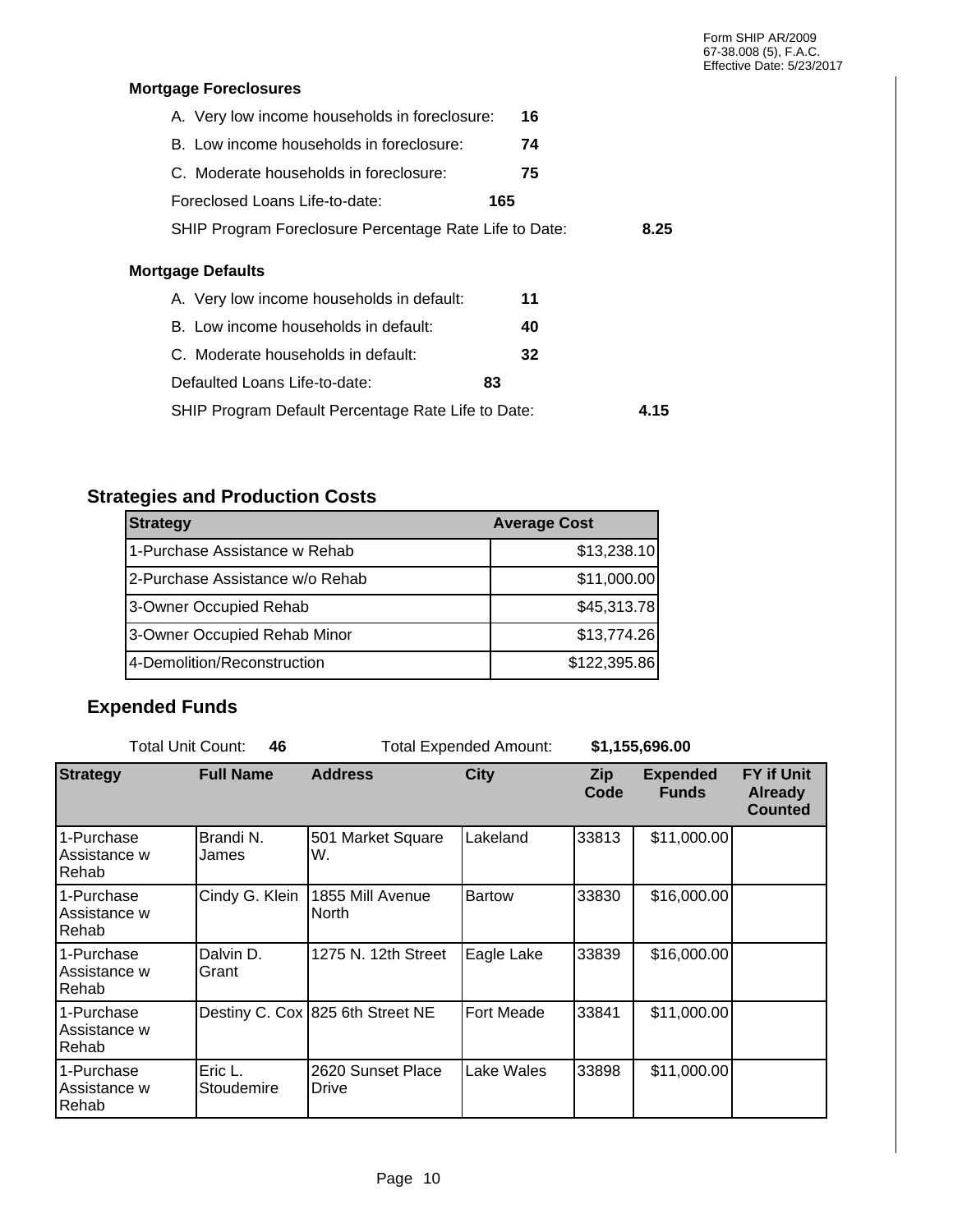| 1-Purchase<br>Assistance w<br>Rehab   | <b>Bailey</b>                              | Erica Elizabeth 118 Fall Glo Road      | Winter Haven       | 33880 | \$15,997.00 |           |
|---------------------------------------|--------------------------------------------|----------------------------------------|--------------------|-------|-------------|-----------|
| 1-Purchase<br>Assistance w<br>Rehab   | Erika Latrese<br>Little                    | 665 Hidden Lakes<br>Court              | Lake Hamilton      | 33851 | \$11,000.00 |           |
| 1-Purchase<br>Assistance w<br>Rehab   |                                            | Evee Postenus 2401 Palm Avenue         | <b>Haines City</b> | 33844 | \$16,000.00 |           |
| 1-Purchase<br>Assistance w<br>Rehab   | Garcia                                     | Iraida Pacheco 911 Marsha Circle       | Lakeland           | 33801 | \$16,000.00 |           |
| 1-Purchase<br>Assistance w<br>Rehab   | Javier<br>Figueroa                         | 1811 Don Place                         | Kissimmee          | 34759 | \$11,000.00 |           |
| 1-Purchase<br>Assistance w<br>Rehab   | Jennifer K.<br>Hooper                      | 225 W. Valencia<br>Drive               | <b>Bartow</b>      | 33830 | \$16,000.00 |           |
| 1-Purchase<br>Assistance w<br>Rehab   | Kristopher &<br><b>Michelle</b><br>Pearson | 2546 Helms Road                        | Winter Haven       | 33884 | \$11,000.00 |           |
| 1-Purchase<br>Assistance w<br>Rehab   | Lisa Gail<br>Torquemada                    | 124 Maxcy Lane                         | Frostproof         | 33843 | \$3,599.32  | 2017-2018 |
| 1-Purchase<br>Assistance w<br>Rehab   |                                            | Luis AA Castro 403 Lakeview Road       | Poinciana          | 34759 | \$11,000.00 |           |
| 1-Purchase<br>Assistance w<br>Rehab   |                                            | Maribel Pineda 2282 Blackwood<br>Drive | Mulberry           | 33860 | \$5,400.68  | 2017-2018 |
| 1-Purchase<br>Assistance w<br>Rehab   | Paula A. Davis                             | 346 Lake Millsite<br>Road              | <b>Bartow</b>      | 33830 | \$24,000.00 |           |
| 1-Purchase<br>Assistance w<br>Rehab   | Pedro<br>Alcantara                         | 705 Trenton Road                       | Lakeland           | 33815 | \$3.00      | 2019-2020 |
| 1-Purchase<br>Assistance w<br>Rehab   | Phelan M.<br>Gallegos-Bias                 | 2229 Flaming Arrow<br><b>Drive</b>     | Lakeland           | 33813 | \$16,000.00 |           |
| 1-Purchase<br>Assistance w<br>Rehab   | Shannon M.<br>Cutter                       | 202 N. Oak Avenue                      | Fort Meade         | 33841 | \$16,000.00 |           |
| 1-Purchase<br>Assistance w<br>Rehab   | Tina D.<br>Johnson                         | 411 Ariana Avenue                      | Auburndale         | 33823 | \$24,000.00 |           |
| 1-Purchase<br>Assistance w<br>Rehab   | Trevor M.<br><b>Stewart</b>                | 2726 Sands Road                        | Lakeland           | 33810 | \$16,000.00 |           |
| 2-Purchase<br>Assistance w/o<br>Rehab | Hunter L.<br>Harrison                      | 498 W. 7th Street                      | Frostproof         | 33843 | \$11,000.00 |           |
| 2-Purchase<br>Assistance w/o<br>Rehab | <b>Yves Francois</b><br>Charles            | 956 Highland<br>Meadows                | Davenport          | 33837 | \$11,000.00 |           |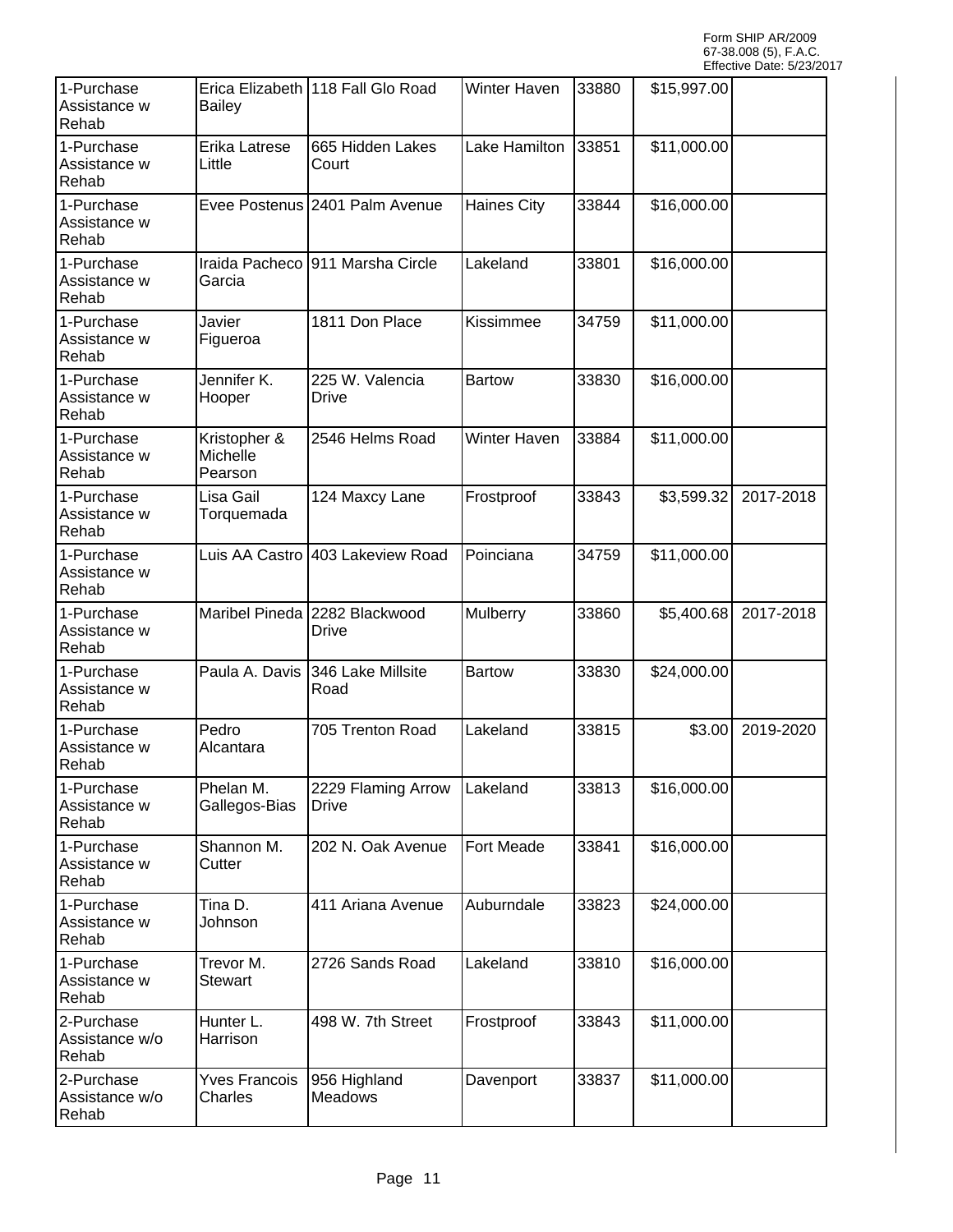| 3-Owner Occupied<br>Rehab Minor                 | Alice & Danny<br>Smith        | 205 NW 4th Avenue        | Mulberry                             | 33860  | \$19,319.99  |  |
|-------------------------------------------------|-------------------------------|--------------------------|--------------------------------------|--------|--------------|--|
| 3-Owner Occupied<br><b>Rehab Minor</b>          | Angel<br>Canalez-<br>Gonzalez | 2713 Hempstead<br>Drive  | Lakeland                             | 33801  | \$4,989.57   |  |
| 3-Owner Occupied<br> Rehab                      | Dorothy Davis                 | 1111 Avenue H            | <b>Haines City</b>                   | 33844  | \$81,118.96  |  |
| 3-Owner Occupied<br>Rehab Minor                 | James Whalen                  | 402 Webber Court         | <b>Babson Park</b>                   | 33827  | \$12,793.24  |  |
| 3-Owner Occupied<br><b>Rehab Minor</b>          | Jorge<br>Rodriguez            | 1123 Rhodes Rd S         | <b>Haines City</b>                   | 33844  | \$6,461.35   |  |
| 3-Owner Occupied<br>Rehab Minor                 | Kenneth<br>Wilson             | 3318 Jean Avenue         | Lakeland                             | 33803  | \$12,902.50  |  |
| 3-Owner Occupied<br>Rehab Minor                 | Linda Felician                | 287 Avenue A             | Waverly                              | 33877  | \$34,116.20  |  |
| 3-Owner Occupied<br>Rehab Minor                 | Mable Horton                  | 604 N 5th St             | <b>Haines City</b>                   | 33844  | \$11,113.85  |  |
| 3-Owner Occupied<br><b>Rehab Minor</b>          | Mary<br>Alexander             | 1304 Avenue N            | <b>Haines City</b>                   | 33844  | \$7,255.55   |  |
| 3-Owner Occupied<br>Rehab Minor                 | Melissa<br>Thomas             | 132 Varner Dr SW         | Winter Haven                         | 33881  | \$12,765.20  |  |
| 3-Owner Occupied<br>Rehab Minor                 | Ossie Young                   | 980 E Tee Circle         | <b>Bartow</b>                        | 33830  | \$9,367.90   |  |
| 3-Owner Occupied<br>Rehab Minor                 | Rachel Fogle                  | 2227 Baker Avenue        | <b>Haines City</b>                   | 33844  | \$20,213.70  |  |
| 3-Owner Occupied<br>Rehab Minor                 | Ray Creech                    | 1104 Leone Drive         | <b>Haines City</b>                   | 33844  | \$18,731.10  |  |
| 3-Owner Occupied<br>Rehab                       | Rosina Bailey                 | 1208 Waterview Blvd<br>E | Lakeland                             | 338011 | \$9,508.60   |  |
| 3-Owner Occupied<br>Rehab Minor                 | Sammie<br>Williams            | 913 Kathy St             | <b>Bartow</b>                        | 33830  | \$14,428.70  |  |
| 3-Owner Occupied<br>Rehab Minor                 | Shirley<br>Lehman             | 3744 Deeson Road         | Lakeland                             | 33810  | \$20,887.62  |  |
| 3-Owner Occupied<br>Rehab Minor                 | Willie Gamble                 | 704 31st CT NW           | Winter Haven                         | 33881  | \$10,866.59  |  |
| 3-Owner Occupied<br><b>Rehab Minor</b>          | <b>Billy Davis</b>            | 1121 Enterprise St       | Lakeland                             | 33805  | \$21,228.45  |  |
| 3-Owner Occupied<br><b>Rehab Minor</b>          | <b>Brenda Pitts</b>           | 3369 North Avenue        | <b>Bartow</b>                        | 33830  | \$9,970.00   |  |
| 3-Owner Occupied<br>Rehab Minor                 | David L. Hall                 | 4135 Glisson Drive       | Lakeland                             | 33810  | \$8,105.20   |  |
| 3-Owner Occupied<br>Rehab Minor                 | Deborah<br>LeFever            | 3001 Allamanda<br>Drive  | <b>Indian Lake</b><br><b>Estates</b> | 33855  | \$12,363.40  |  |
| 3-Owner Occupied<br>Rehab Minor                 | Stanley<br>Williams           | 125 Hilltop St           | Davenport                            | 33837  | \$7,605.15   |  |
| $\overline{4}$<br>Demolition/Recons<br>truction | Adam Webb                     | 154 Oleander Dr          | Lake Wales                           | 33898  | \$119,440.85 |  |
| $\overline{4}$<br>Demolition/Recons<br>truction | Joanna<br>Hamilton            | 165 Smith Street         | Mulberry                             | 33860  | \$121,606.70 |  |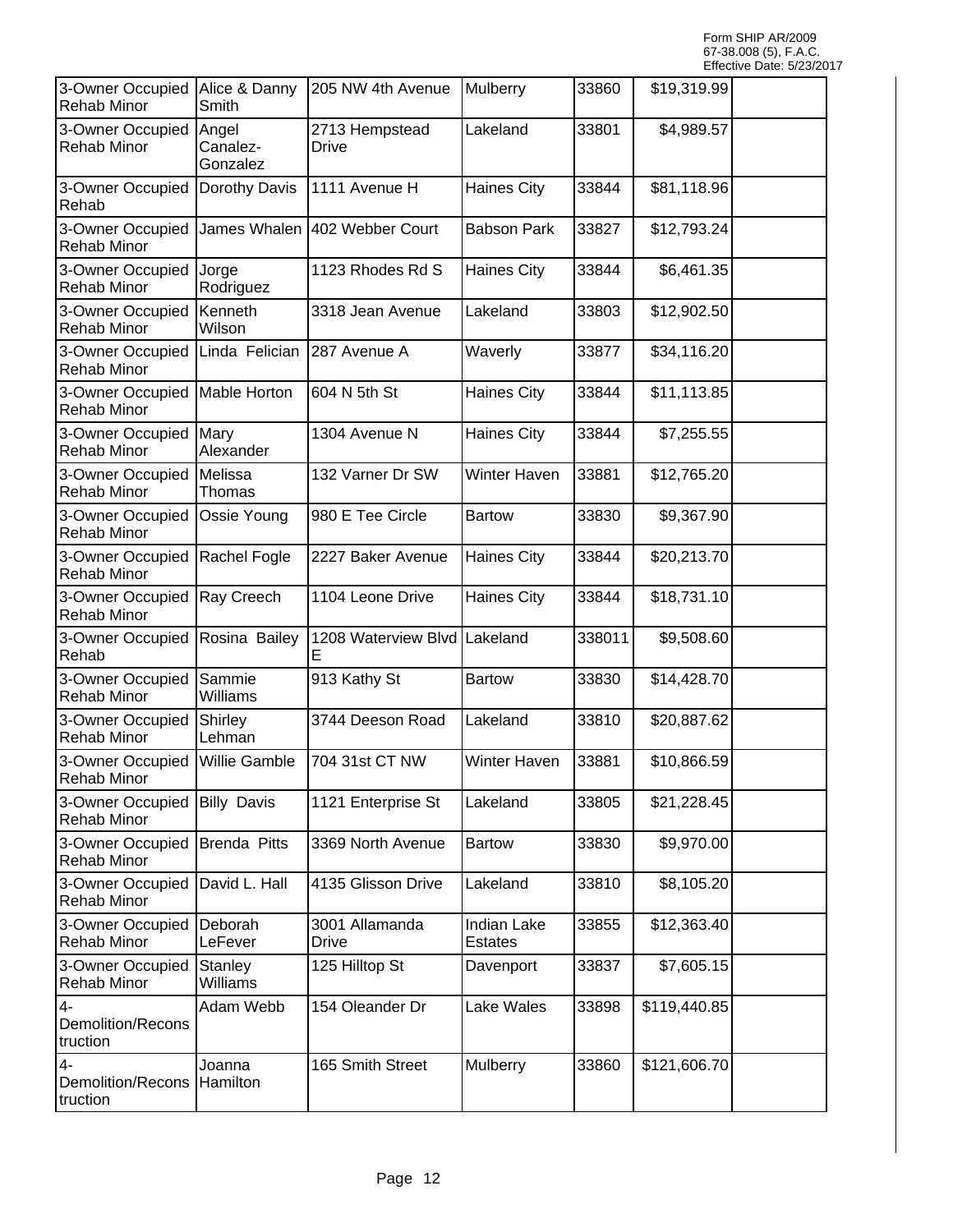| 14-<br><b>IDemolition/Recons</b><br><b>Itruction</b> | Keith Turcotte 14602 Creek Meadow   Lakeland<br>Гrail |                    | 133810 | \$134,952.20 |  |
|------------------------------------------------------|-------------------------------------------------------|--------------------|--------|--------------|--|
| 14-<br>Demolition/Recons<br>Itruction                | Robin Bowles   113 Clayton Road                       | <b>IAuburndale</b> | 133823 | \$113,583.70 |  |

# **Administration by Entity**

| <b>Name</b>             | <b>Business Type Strategy Covered</b> | <b>Responsibility</b> | Amount       |
|-------------------------|---------------------------------------|-----------------------|--------------|
| <b>Polk County BoCC</b> |                                       |                       | \$105,268.47 |

#### **Program Income**

| <b>Program Income Funds</b> |              |
|-----------------------------|--------------|
| Loan Repayment:             | \$478,643.49 |
| Refinance:                  |              |
| Foreclosure:                |              |
| Sale of Property:           |              |
| Interest Earned:            | \$138,546.02 |
| Total:                      | \$617,189.51 |

### **Number of Affordable Housing Applications**

| Number of Affordable Housing Applications |  |  |  |  |  |  |
|-------------------------------------------|--|--|--|--|--|--|
| Submitted                                 |  |  |  |  |  |  |
| Approved                                  |  |  |  |  |  |  |
| Denied                                    |  |  |  |  |  |  |

### **Explanation of Recaptured funds**

| <b>Description</b> |        | <b>Amount</b> |
|--------------------|--------|---------------|
| IN/A               |        | \$.00         |
|                    |        |               |
|                    |        |               |
|                    | Total: | \$.00         |

### **Rental Developments**

| <b>Development</b><br><b>Name</b> | Owner | <b>Address</b> | <b>City</b> | <b>Zip</b><br>Code | <b>SHIP Amount SHIP</b> | Units | Compliance<br><b>Monitored By</b> |
|-----------------------------------|-------|----------------|-------------|--------------------|-------------------------|-------|-----------------------------------|
|                                   |       |                |             |                    |                         |       |                                   |

# **Single Family Area Purchase Price**

The average area purchase price of single family units:

135,405.00

Or

Not Applicable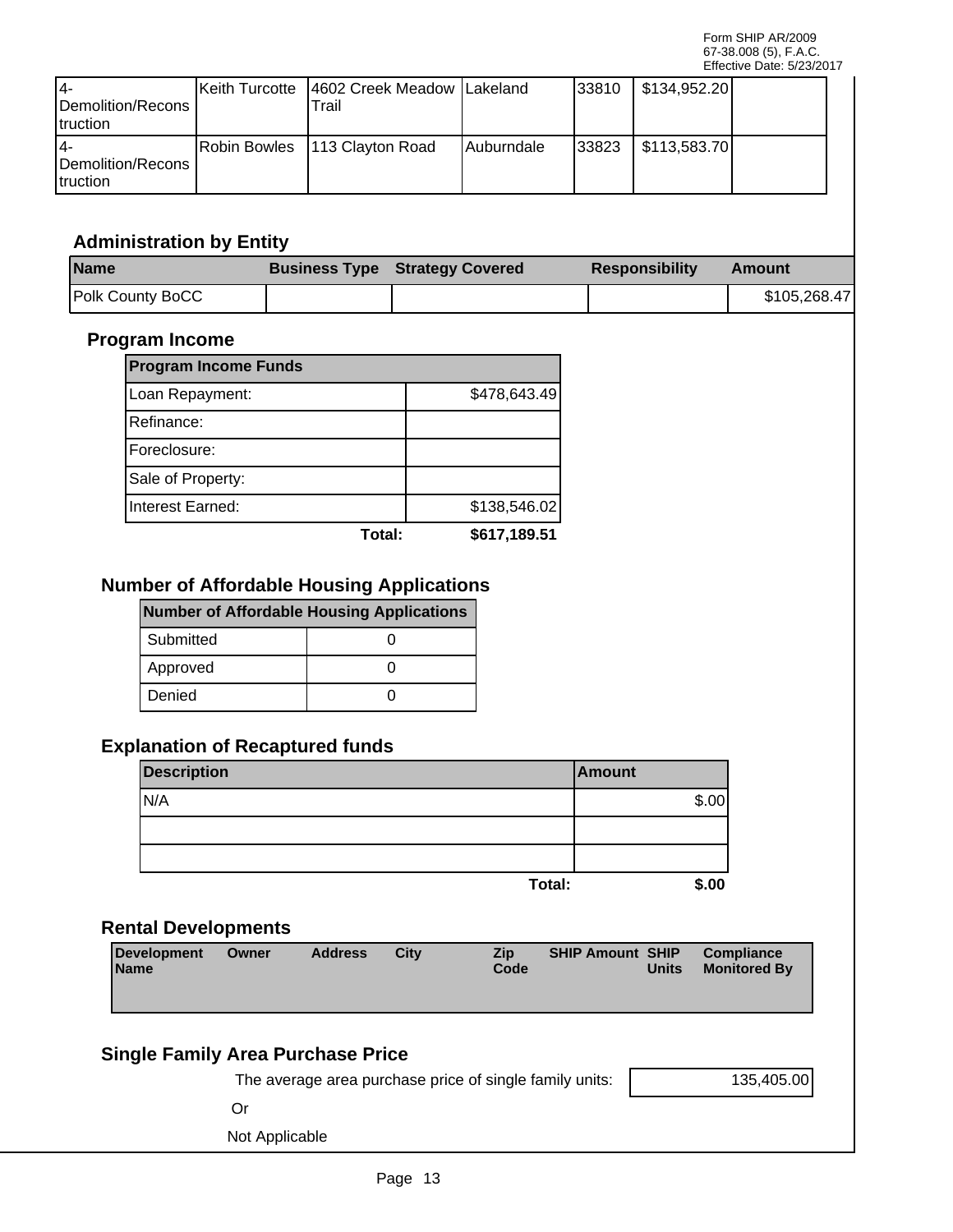# **Form 5**

# **Special Needs Breakdown**

### **SHIP Expended and Encumbered for Special Needs Applicants**

| Code(s) | <b>Strategies</b>             | <b>Expended</b><br><b>Amount</b> | <b>Units</b>   | <b>Encumbered</b><br>Amount | <b>Units</b> |
|---------|-------------------------------|----------------------------------|----------------|-----------------------------|--------------|
|         | 33-Owner Occupied Rehab Minor | \$89,598.66                      |                |                             |              |
|         | 33-Owner Occupied Rehab       | \$9,508.60                       |                |                             |              |
|         | 4 4-Demolition/Reconstruction | \$254,393.05                     | $\overline{2}$ |                             |              |

### **Special Needs Category Breakdown by Strategy**

| <b>Strategies</b>                          | <b>Special Needs Category</b>                            | <b>Expended</b><br><b>Amount</b> | <b>Units</b> | <b>Encumbered</b><br><b>Amount</b> | <b>Units</b> |
|--------------------------------------------|----------------------------------------------------------|----------------------------------|--------------|------------------------------------|--------------|
| (3) 3-Owner Occupied<br><b>Rehab Minor</b> | <b>Receiving Social Security</b><br>Disability Insurance | \$24,958.12]                     | 3            |                                    |              |
| (3) 3-Owner Occupied<br><b>Rehab Minor</b> | Developmental Disabilities                               | \$12,793.24                      |              |                                    |              |
| (3) 3-Owner Occupied<br>Rehab Minor        | Person with Disabling<br>Condition (not DD)              | \$51,847.30                      | 3            |                                    |              |
| (3) 3-Owner Occupied<br>Rehab              | Person with Disabling<br>Condition (not DD)              | \$9,508.60                       |              |                                    |              |
| $(4)$ 4-<br>Demolition/Reconstruction      | Developmental Disabilities                               | \$119,440.85                     |              |                                    |              |
| $(4)$ 4-<br>Demolition/Reconstruction      | Person with Disabling<br>Condition (not DD)              | \$134,952.20                     |              |                                    |              |

#### **Provide a description of efforts to reduce homelessness:**

Over the last year with the restrictions placed on meeting face to face Polk County's staff members have been attending the Homeless Coalition meetings virtually. The Point In Time Survey was cancelled in January of this year because of the Covid virus. Polk County's efforts to reduce homelessness is still achieved by working with local agencies and service providers who serve homeless populations. In this LHAP covering 2018-2019, 2019-2020 and 2020-2021 Polk County has a Rapid Re-Housing Strategy that addresses the need for rent payment support and deposit/utility payment assistance. Polk County Housing Staff provide representation at homeless coalition meetings and one staff member has a board position. The Homeless Coalition of Polk County (HCPC} serves as the Continuum of Care lead agency.

# **Interim Year Data**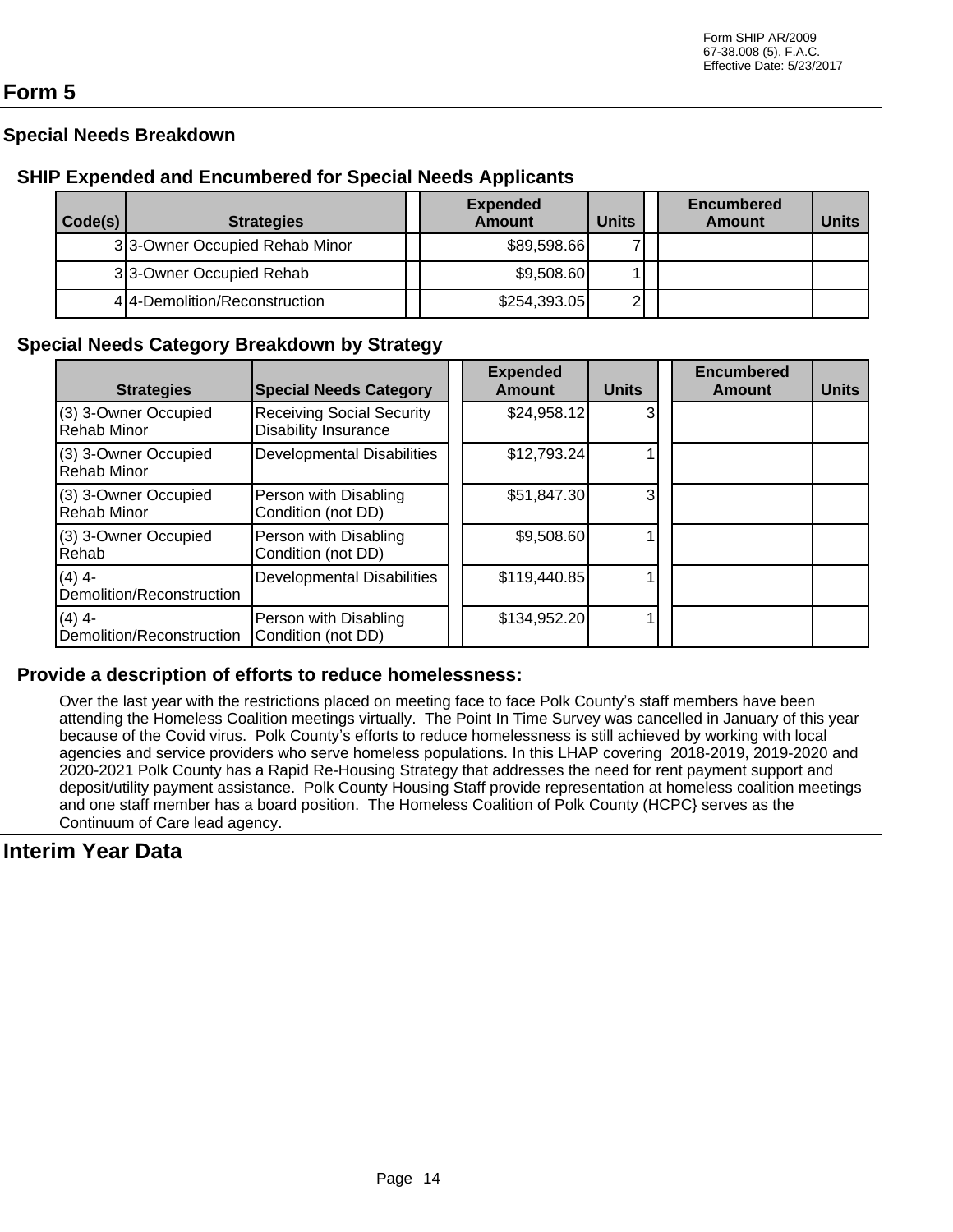# **Interim Year Data**

| <b>Interim Year 1</b>                        |                |         |
|----------------------------------------------|----------------|---------|
| <b>State Annual Distribution</b>             | \$944,415.00   |         |
| Program Income                               | \$599,389.44   |         |
| Program Funds Expended                       | \$565,162.20   |         |
| Program Funds Encumbered                     | \$722,728.27   |         |
| <b>Total Administration Funds Expended</b>   | \$124,410.97   |         |
| <b>Total Administration Funds Encumbered</b> |                |         |
| Homeownership Counseling                     | \$115,000.00   |         |
| Disaster Funds                               |                |         |
| 65% Homeownership Requirement                | \$1,287,890.47 | 136.37% |
| 75% Construction / Rehabilitation            | \$1,287,890.47 | 136.37% |
| 30% Very & Extremely Low Income Requirement  | \$380,312.81   | 24.63%  |
| 30% Low Income Requirement                   | \$731,577.66   | 47.39%  |
| 20% Special Needs Requirement                | \$240,618.38   | 15.59%  |
| <b>Carry Forward to Next Year</b>            |                |         |

| <b>Interim Year 2</b>     |              |  |  |  |  |
|---------------------------|--------------|--|--|--|--|
| State Annual Distribution |              |  |  |  |  |
| Program Funds Expended    | \$178,337.83 |  |  |  |  |
| Program Funds Encumbered  | \$908,221.40 |  |  |  |  |